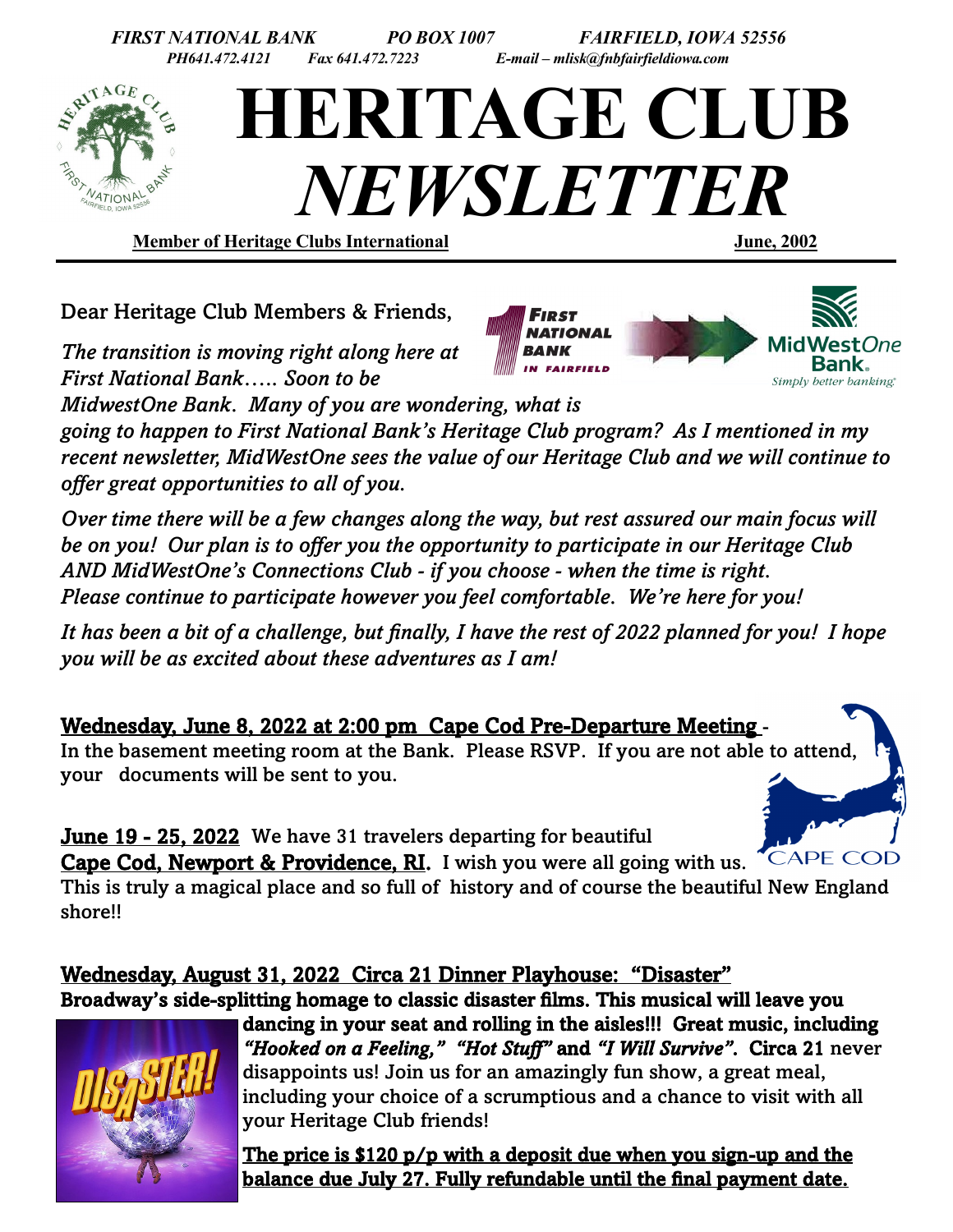### September 14 and 15, 2022 Council Bluffs and the famous Loess Hills



Along the shores of the Missouri River is a historical natural wonder...the unique and beautiful Loess Hills. The Loess Hills formed between 14,000 and 24,000 years ago. There are only two formations of Loess with these extreme depths in the world: Western Iowa and China.

Join us on this overnight adventure and be wowed by the beautiful scenic views and attractions. Some attractions include: Sawmill Hollow Aronia Berry Farm, Loess Hills Lavender Farm, DeSoto Bend National Refuge Center, Steamboat Betrand, Ditmar Orchard

& more! Council Bluffs gets overlooked being beside Omaha, but it has so much history and many interesting attractions such as beautiful parks with amazing views of the Missouri river,

Historic Dodge House, Black Angel Memorial and Lewis & Clark Monument Scenic Overlook. I really had a hard time planning just an overnight tour as there is just so much to see and do, it was so hard to pick attractions!



Price per person double occupancy is \$390 — single occupancy is \$503, with a deposit of \$50 due when you sign-up and the balance due August 2. Fully refundable up until final payment *d*ate.

### Thursday, October 20, 2022 MYSTERY / FALL FOLIAGE TRIP

You get two for one on this trip! A day full of surprises & fun and views of beautiful fall foliage! Mums the word, but I can assure you that you won't want to miss this fun-filled, beautiful scenery day!!!

The price is \$115 p/p with a deposit of \$25 due when you sign-up and the balance due September 13. Fully refundable up until the final payment date. ???

#### December 6-8, 2022 ST. LOUIS CHRISTMAS



This adventure will definitely get you in the Christmas spirit. We will be staying at the Drury Inn & Suites Brentwood and enjoying their included deluxe breakfasts for two mornings and also their Kickback Reception each evening. *(the Kickback reception features hot food and cold drinks including beer, wine & mixed drinks free of charge.)* We will be mesmerized by the beautiful Christmas decorations at the

Tilles Park where we will enjoy a horse-drawn carriage ride

through this beautiful park.

*Christmas in St. Louis continued on next page*